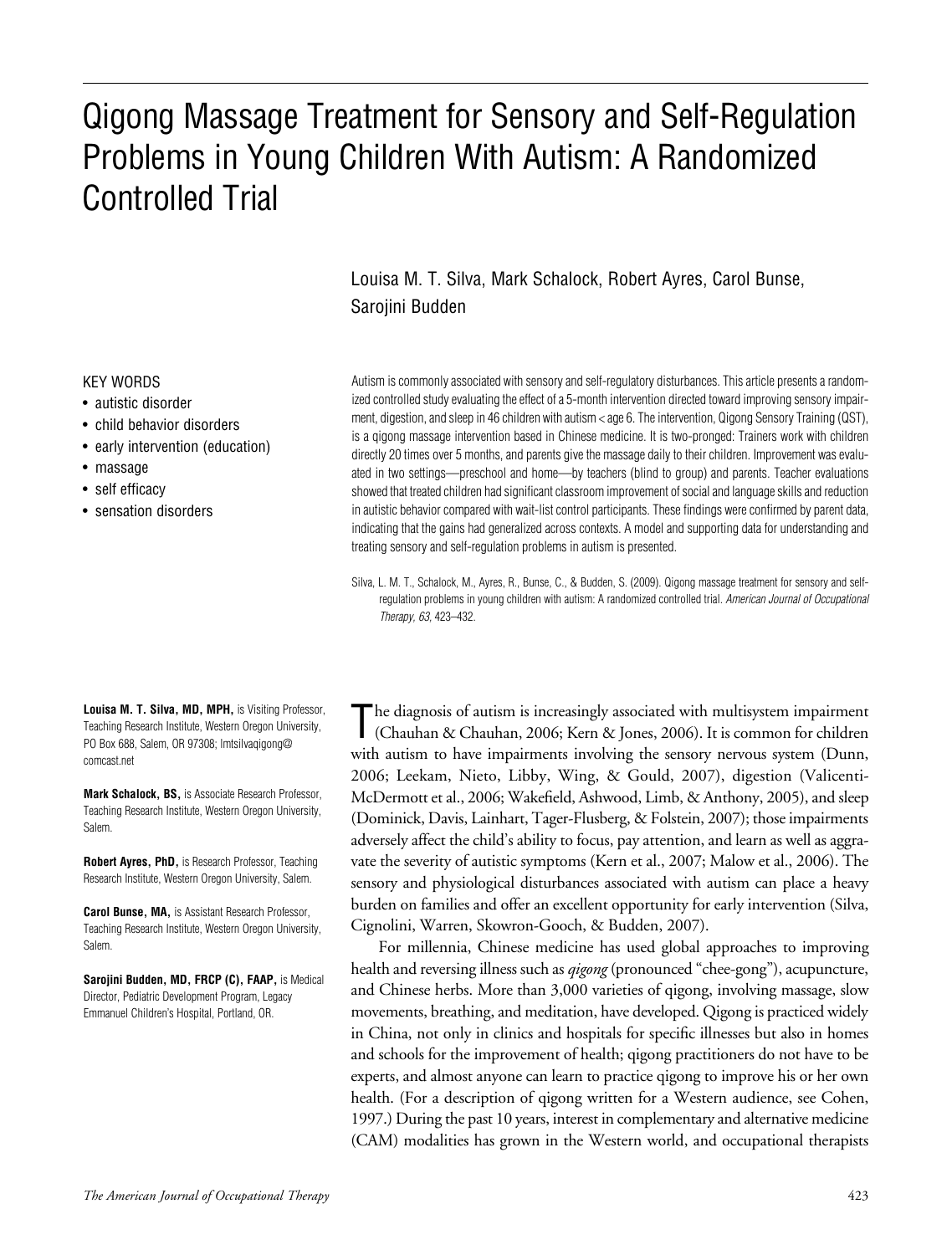worldwide are showing an interest in using CAM practices such as qigong to augment their clinical practice.

Qigong, acupuncture, and Chinese herbs are theorized to have their therapeutic action on the energy field of the body, which in turn causes changes in physiology and anatomy. Briefly stated, the three disciplines use an ancient map of the bioelectric field that describes the main direction and pathways of energy flow permeating and circulating in the body, specific points that can be used to regulate that flow, and a system of channels that regulate physiology and link the sensing surface of the body to the brain and inner organs. Diseases are described in terms of their impact on energy flow, and treatment is purported to improve the quality and quantity of energy as well as relieve the specific impediments to flow.

More than 2,000 research papers have reported beneficial effects of qigong on physiological systems (Sancier, 2007). Applications include diverse illnesses such as hypertension (Lee, Pittler, Guo, & Ernst, 2007), coronary disease (Stenlund, Linstrom, Granlund, & Burell, 2005), asthma (Reuther & Aldridge, 1998), and chronic pain (Lansinger, Larsson, Persson, & Carlsson, 2007). In patients receiving chemotherapy, qigong is reported to improve immune function (Yeh, Lee, Chen, & Chao, 2006) and reduce toxicity, as evidenced by reduced diarrhea, as well as improve appetite and strength (Quizhi & Li, 1988).

For the past 7 years, our research has investigated the effects of a 5-month qigong massage intervention for young children with autism using a methodology that was developed in the 1980s by Anita Cignolini (Silva & Cignolini, 2005). The methodology has since been tailored for application in early intervention programs, and all research has been performed on children <6 years old. The intervention, now known as Qigong Sensory Training (QST), is two pronged; it involves a total of 10 hr of direct treatment of children by trained early intervention/early childhood special education (EI/ECSE) personnel as well as daily treatment by parents with a follow-through massage. Three modest, preliminary studies have reported improvements in sensory, digestive, and sleep disturbances as well as improvements in measures of autism (Silva, Ayres, & Schalock, 2008; Silva et al., 2007; Silva & Cignolini, 2005). The authors of those studies hypothesized that because of the improvements in physiology, children would be calmer, more comfortable, more aware in social situations, and therefore better able to learn social and language skills.

We are often asked to explain how results from treatment with qigong massage might differ from results obtained with conventional treatments for sensory impairment (see Baranek, 2002). Whereas conventional therapies based on the Western medical paradigm are informed by knowledge of anatomy and physiology, the Eastern paradigm is informed by knowledge of the energy field of the body, which, although ancient, is compatible with the relationship between energy and matter described by modern physics. In the Eastern model, energy circulates continuously through the body and regulates itself through an elegant and highly specific system of channels and points that are precisely described by Chinese medicine. An illness of any part of this system will affect the energy of the whole. The qigong practitioner's knowledge of this energy map informs the choice, location, and direction of manual techniques applied and allows for treatment of the part, which can be at the surface (e.g., skin hypersensitivity) or deep (e.g., diarrhea), as well as treatment of the whole. This approach is the basis for the specific and general improvements that are associated with treatment, and it is the reason qigong massage can be used to provide lasting relief from internal conditions, particularly in children. Over time, the two different scientific paradigms—one material and the other energetic—have created treatments that are different and that do different things.

Video has been used extensively in our research to record the process of change in response to the intervention (Silva et al., 2007, 2008; Silva & Cignolini, 2005). As has been reported in published results, the video shows that, concomitant with decreases in sensory impairment, children acquired foundational social abilities, such as eye contact, joint attention, and pretend play, and had improved self-regulation with regard to sleep, digestion, and self-soothing. These compelling observations and parent reports of interim change, in conjunction with significant improvement in before and after data, shaped our working model for autism, which proposes that impairment of sensory and self-regulation systems underlies the development of autism and that qigong massage treatment improves autism by normalizing sensory impairment and self-regulation.

The Western theory expounding the links among sensory, social, and self-regulatory deficits in autism can be found in the polyvagal theory, which is based on an understanding of the mammalian parasympathetic nervous system and its regulatory influence on physiological state, tactile pain thresholds, and the components of the social engagement system (Porges, 1995, 2001, 2004). Research on the mammalian parasympathetic nervous system has shown that cranial nerves regulating movements of suckling, speech, facial expression, middle ear muscles (e.g., tuning in to the human voice as opposed to background noise), and turning the head and eyes (e.g., to facilitate eye contact) share the same brainstem nuclei as those that regulate digestion and self-soothing. The polyvagal theory advances that coordinated activity between these cranial nuclei (collectively known as the vagal system) and related cortical structures is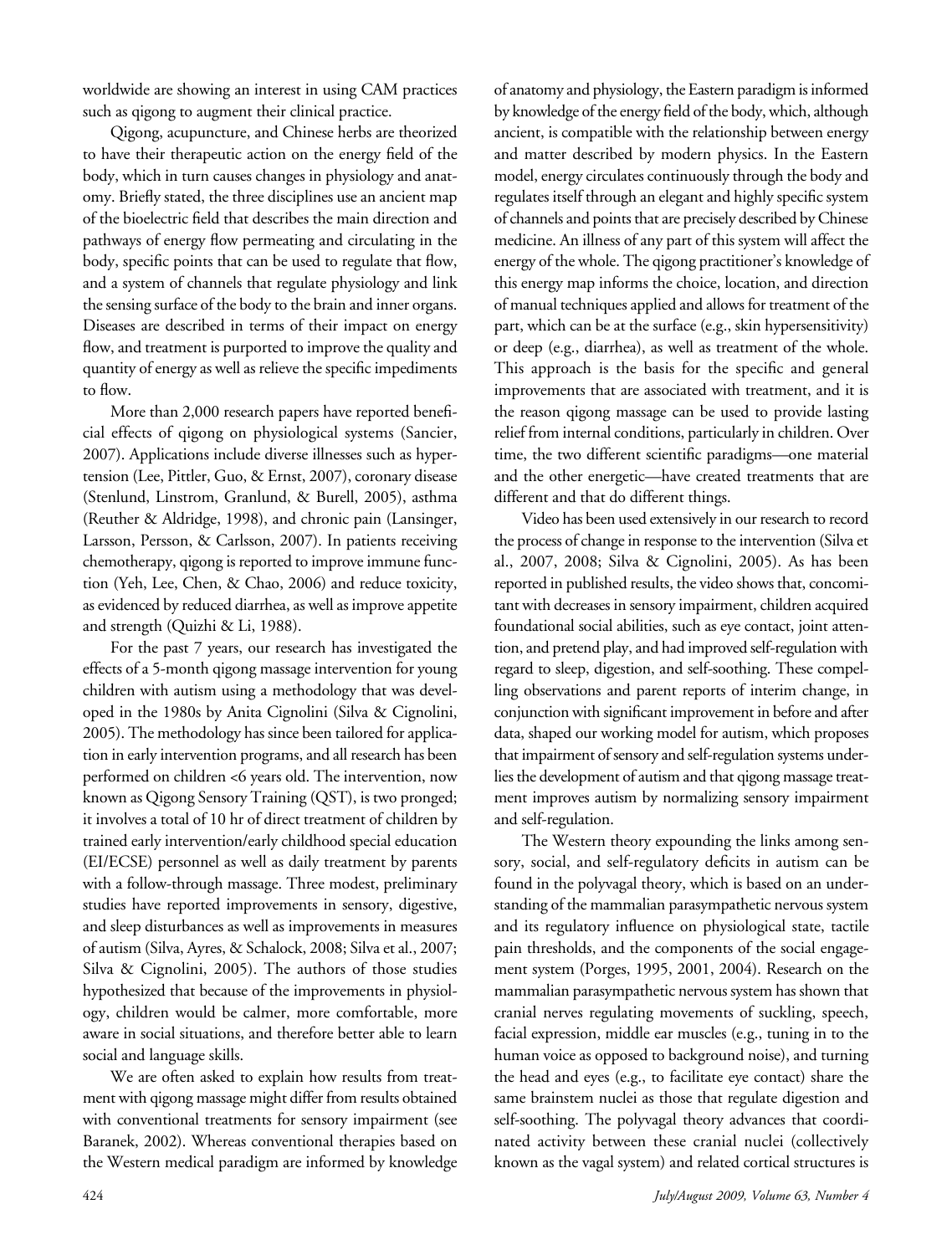required for mammalian social and physiological functioning and that a deficit or dysregulation of vagal tone is present in autism. Data in children with autism have shown that vagal tone, as reflected in measurements of respiratory sinus arrhythmia, is different than typically developing children (Porges, 2004.)

The Eastern counterpart of this sensory, social, and autonomic linkage is found in the Five Phase Theory of Chinese medicine, in which each of the five senses is associated with a system of physiological functions, such that severe or longstanding impairment of a sense can affect the underlying system and vice versa. These sensory and system relations inform the qigong massage methodology and are often seen clinically in autism. For example, impairment of touch is associated with disturbances of the mind and sleep, impairment of vision is associated with disturbances in the physiology of irritability and aggression, impairment of taste and smell is associated with disturbances in digestion, and impairment of hearing is associated with delays in toilet training. (For further description of the Five Phase Theory, see Yanchi, 1988).

The current study continues our exploration of a model proposing that sensory and self-regulatory impairments are central to the development of autism, and it advances our investigation of the effect of the QST intervention on autism. It replicates and extends an earlier study (Silva et al., 2007) with a larger sample of 46 children and evaluates the child in two settings: the home and preschool. Because the behavior of young children with autism varies from setting to setting and is affected by multiple variables, including familiarity, predictability, and level of sensory stimulation (Lord & McGee, 2001), a more complete picture of the child's changes in response to treatment was sought from preschool teachers (blind to group) and parents. The research was designed to submit the components of the proposed model for autism to treatment and before and after testing: (1) sensory impairment, (2) physiological system impairment, (3) developmental deficits, and (4) autistic behavior. We hypothesized that a 5-month qigong massage intervention aimed at improving function of sensory and physiological systems in the body would significantly improve severity of autism as measured by standardized tests of behavior and developmental abilities.

# Method

#### *Participants*

*Selection of Children and Parents.* Recruitment was conducted by sending an invitation letter to parents of children between ages 3 and 6 receiving autism services from two

education service districts serving six counties in Oregon. Criteria for entry into the study were as follows: (1) age <6 years, (2) eligible for early intervention services for autism, and (3) no complicating medical diagnoses or chronic medication. The majority of children attended early intervention preschools 5 to 10 hr per week; four attended Oregon's Regional Program Autism Training Sites preschool program, which uses behavioral- and research-based methods a similar number of hours per week. Forty-six children (37 boys and 9 girls) met eligibility criteria and completed the full treatment protocol (Table 1). Parents agreed not to begin additional interventions for autism during the study, to transport their children to the 20 training and treatment visits, and to give their child a daily qigong massage for the duration of the study.

Approval for all aspects of this project was sought and obtained from the Western Oregon University institutional review board.

*Measures.* Social and language abilities and maladaptive behavior in the school and home settings were measured with the Pervasive Developmental Disorders Behavior Inventory (PDDBI) Teacher and Parent Versions (Cohen & Sudhalter, 2005). The PDDBI is a two-part rating scale designed to assess changes in response to intervention programs in children having a pervasive developmental disorder (PDD), autism, or Asperger syndrome. The two parts assess social and language abilities (Receptive/Expressive Social Communication Abilities Composite; REXSCA/C) and maladaptive behavior (Approach/Withdrawal Problems Composite; AWP/C) and include a section on sensory impairment (PDDBI Sensory). Results are reported in standard scores with a mean of 50 and a standard deviation of 10. The REXSCA/C includes core features of autism such as joint attention and pretend play as well as gestural, receptive, and expressive language. The maladaptive behavior score is not specific for autism but is a general measure of maladaptive behaviors seen in PDD, including stereotyped

| Table 1. Participant Demographics ( <i>N</i> = 46) |  |  |
|----------------------------------------------------|--|--|
|----------------------------------------------------|--|--|

|                            | Group                                |                                             |  |  |
|----------------------------|--------------------------------------|---------------------------------------------|--|--|
| Demographic Variable       | <b>Treatment Group</b><br>$(N = 25)$ | <b>Waitlist Control Group</b><br>$(N = 21)$ |  |  |
| Gender                     |                                      |                                             |  |  |
| Male                       | 19                                   | 18                                          |  |  |
| Female                     | 6                                    | 3                                           |  |  |
| Chronological age (months) |                                      |                                             |  |  |
| Mean                       | 65.2 (20.7)                          | 53.3 (18.7)                                 |  |  |
| Minimum                    | 25                                   | 27                                          |  |  |
| Maximum                    | 117                                  | 92                                          |  |  |
| Nature of autism           |                                      |                                             |  |  |
| Regressive                 | 13                                   | 9                                           |  |  |
| Nonregressive              | 12                                   | 12                                          |  |  |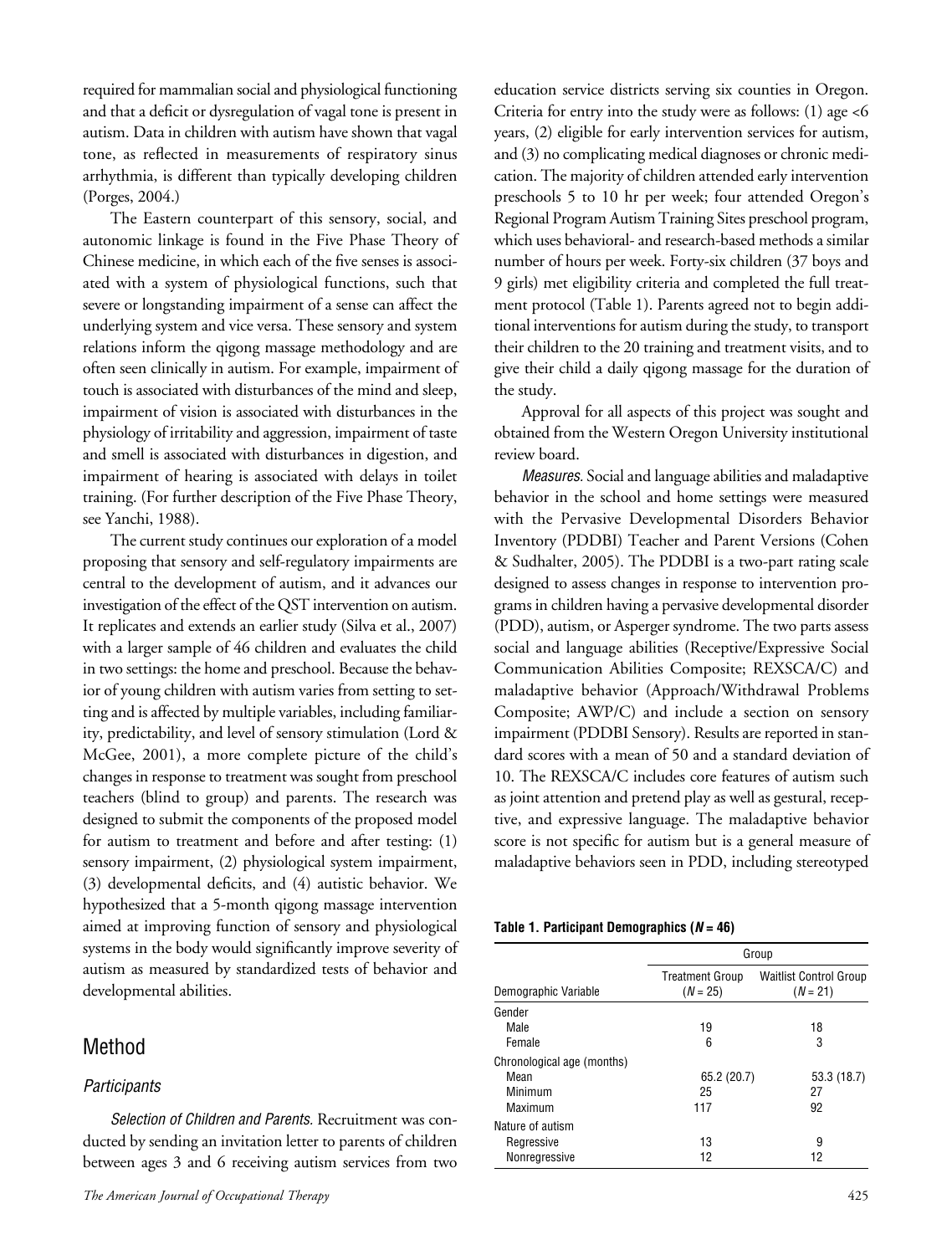behaviors; social interaction deficits; and a variety of behaviors such as fears, semantic and pragmatic deficits, arousal regulation, and temperament.

The parent and teacher versions of the PDDBI have questions in common, as well as questions related to the particular setting. Discrepancies between parent and teacher scores are expected, and the correlation of .32 is consistent with other published data. Discrepancies reflect different behavior in different settings as well as different relationships with the different informants.

The PDDBI has gone through extensive development and validation and has been determined by external reviews to demonstrate construct and criterion validity sufficient for use in research. The inventory has also been found to be reliable, with high levels of internal consistency (alphas range from .80 to .98 across the various domains and constructs). Test–retest stability is also high, with coefficients ranging from .60 to .99 across domains and constructs. Parent– teacher agreements were somewhat lower (.24–.82) across domains and composites.

Because the PDDBI behavioral measure is not specific for autism, the Autism Behavior Checklist (ABC; Krug, Arick, & Almond, 1980, 1993) was chosen to evaluate autistic behavior in the classroom. The ABC measures behaviors typical of autism in five domains: sensory, relating, body and object use, language, and social and self-help. It provides raw scores ranging from 0 to 167, with a score of 54 or higher being consistent with autism. Eaves and Williams (2006) reported an alpha coefficient of .89 and concluded that the ABC total score has adequate reliability for use as a screening instrument.

In the absence of a standardized parent questionnaire evaluating multisystem impairment, we developed the Sense and Self-Regulation Checklist (SSC, previously named Sense and Systems Checklist) to obtain information on changes in sensory impairment, appetite, digestion, and sleep. The choice, grouping, and weighting of the questions on the questionnaire derive from the Five-Phase Theory of Chinese medicine, as referenced in the introduction. Scores are divisible into Sense scores (ranging from 0 to 40) and Systems scores (ranging from 0 to 27). An internal consistency alpha coefficient of .826 has been demonstrated in studies to date. A before and after correlation of total scores of .623 has also been demonstrated. The Sense scores can be correlated with changes in the PDDBI Sensory component, the main difference between the two instruments being a relatively higher proportion of questions dedicated to impairment of touch and pain in the newer instrument. The SSC questionnaire is available online at www.qsti.org. Raw scores are reported as ranging from 0 to 67.

### *Design and Procedure*

A multisite, randomized, controlled trial design was used with participating children from each of the two sites separately assigned to either QST/intervention or waitlist control conditions. A multisite procedure was used to meet the treatment design requirements at the two geographically disparate sites. Participating children included five older siblings of accepted children who were also treated. Participating children were randomly assigned (using a random number generator) to intervention and waitlist control groups with the following caveats:

- The mid-Willamette Valley and South Coast Education Service District participants were assigned separately to conditions to meet therapist to participant requirements.
- Five sets of siblings were co-assigned to conditions because of parental involvement in treatment.

These random assignment procedures resulted in the group sizes shown in Table 1.

Research questions for this investigation evaluated beforeand after-treatment data for the components of the QST model—sensory impairment, system impairment, abnormal behavior, and social and language delay—in two contexts, home and school. We were also interested in testing the maintenance effect of QST after 5 months from the end of treatment.

*Qigong Massage Training.* The qigong massage training of trainers has a defined, skill-based curriculum in applied Chinese science relative to autism. Trainers are expected to master a theoretical and practical understanding of the child with autism according to concepts important to Chinese science: yin, yang, qi, channels, toxicity, block, and deficiency (Yanchi, 1988). Initial training consists of 50 hr of material dedicated to developing the skills and understanding necessary to lead the treatment process and train the parents. After the initial training, trainers receive weekly supervision while they work with two families of children with autism and conduct the 5-month intervention. The pilot evaluation of this training program is described in detail in Silva et al. (2008).

Trainers meet with families for 20 training visits over 5 months. At each visit, the child receives a qigong massage treatment from the therapist, and parents receive training and support in the follow-through massage given daily by the parent to the child.

*Use of Video.* Six of the 20 sessions were videotaped, and the videotapes were reviewed by Louisa Silva to verify fidelity with the treatment methodology and to identify trends in response to treatment. In addition, they were edited into a teaching presentation of the progress of each of the 46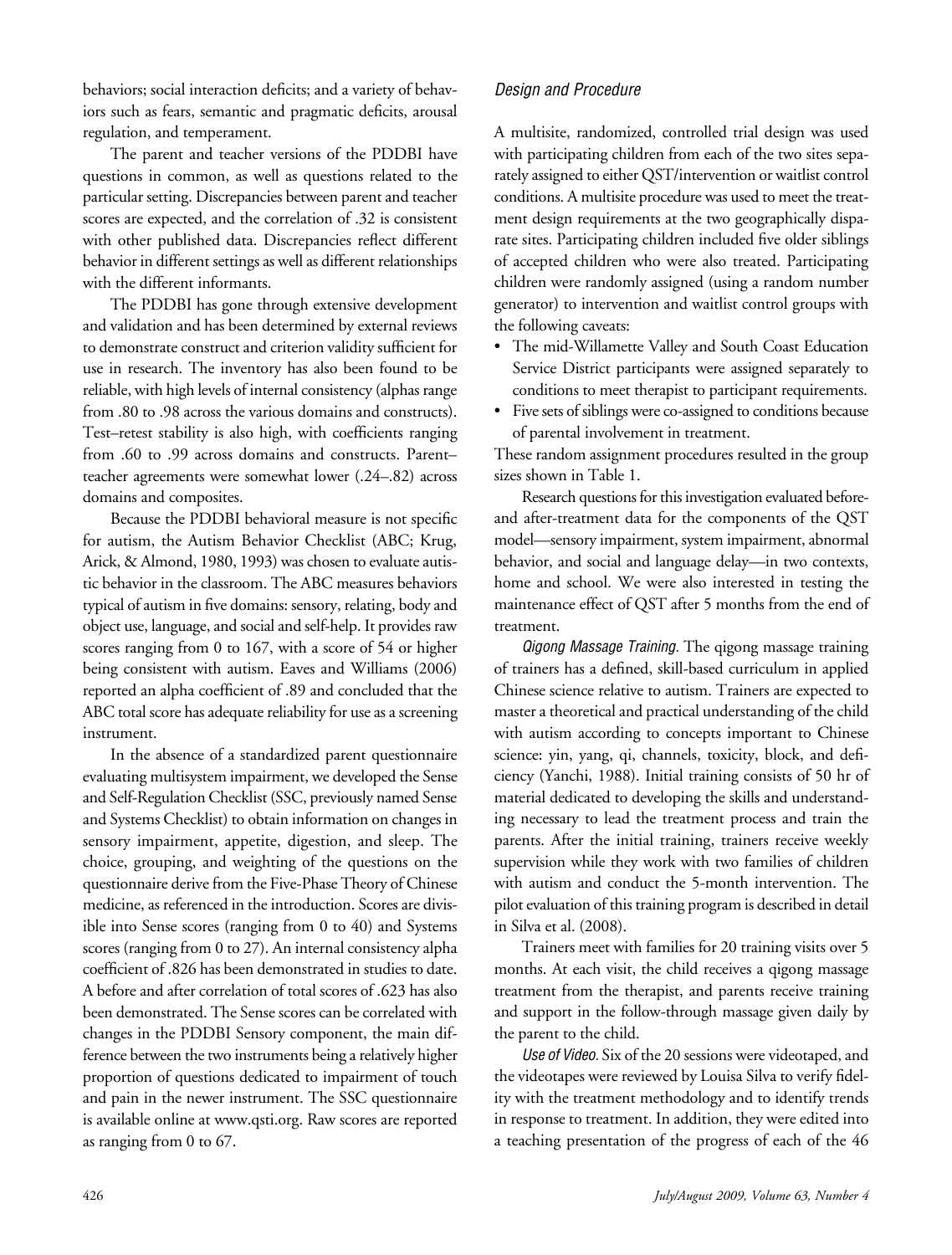children. The teaching presentation was shown to the trainers at the mid- and endpoint of treatment to allow for further skill development.

*Data Collection Procedures.* Data were collected for both the QST/treatment and waitlist control groups before the initiation of the QST massage intervention and immediately after the final massage sessions. A third set of data to evaluate the maintenance and stability of treatment outcomes was collected from parents 5 months after the intervention was completed. Teachers were sent packets with instructions for filling out the ABC and the Teacher PDDBI. Both instruments are designed to be administered individually or in groups and completed by the informant with assistance provided only to clarify the meaning of a question. Parents completed the Parent PDDBI, selected portions of the Vineland II Adaptive Behavior Scale (Sparrow, Cicchetti, & Balla, 2005), and the QST Sensory and Systems Checklist.

*QST Trainers and Treatment Methodology.* Fifteen QST trainers provided the intervention to the children in the study. Consistent with our commitment to provide training to EI/ECSE programs, 10 EI/ECSE professionals underwent training and supervision during the study.

## **Results**

#### *Data Analysis*

Data analyses were conducted in several sequences. Initially, preassessment scores for treatment and control groups were analyzed to determine equivalence. This was important in determining the appropriate analyses to conduct to test the main hypotheses of the study. Multivariate analysis of covariance (MANCOVA) was used, with group as the independent variable, preassessment scores on the main outcome measures as dependent variables, and age in months as the covariate for parent- and teacher-generated data separately. Post hoc univariate analysis of covariance (ANCOVA) and Bonferroni-adjusted individual *t* tests for independent samples were conducted to further test group equivalence on the preassessment outcome measures to document more precisely any differences that might exist on more specific impairments and abilities.

The next set of analyses tested the changes that occurred in the scores from before to after intervention assessments. These analyses were conducted to document any changes exhibited from before to after in both treatment and control groups and to determine whether these changes were statistically significant. Paired *t* tests were used to conduct these analyses.

To test the hypotheses that the QST intervention has a significant main effect, MANCOVA was conducted separately on parent- and teacher-generated data using postassessment scores as the dependent variable, group as the independent variable, and preassessment scores as covariates. Parent and teacher data were treated separately to reflect the different contexts in which observations were conducted: the home and the classroom. MANCOVA was used because of the deviations from full random assignment, as discussed previously. Univariate ANCOVA follow-up tests with Bonferroni adjustments were used when the MANCOVA test was significant to identify specific differences in outcomes by group. SPSS 17.0 (SPSS, Inc., Chicago) generates partial eta-square  $(\eta^2)$  as an effect size estimate in the General Linear Model (Haase, 1983; Tabachnick & Fidell, 1989). Partial  $\eta^2$  is equivalent to  $R^2$ . Using the formula for deriving *r* from Cohen's *d* (Hedges, 1982), it is possible to establish ranges in partial  $\eta^2$  that coincide with Cohen's original small, medium, and large classifications (Cohen, 1988) with .01 to .06 indicating a small effect size, .06 to .14 indicating a medium-size effect, and >.14 indicating a large effect size.

A correlation analysis was conducted to determine the relationship between changes in measures of sense and system impairment and autism outcomes measured by the parents. The  $r^2$  value is an appropriate measure of association effect size estimate (Kline, 2004) and can be interpreted as the percentage of variance in the correlational variable accounted for. For example, if  $r^2$  = .64, 64% of the change in the outcome is accounted for by changes in the sense and system impairment scoring tool.

Finally, to determine whether treatment effects were maintained over time, one-way repeated measures MANOVA was conducted on parent PDDBI before and after follow-up data from an intact cohort of 19 treatment group participants. Within-group, one-way repeated measures ANOVA using post hoc, pairwise, Bonferroni-corrected comparisons were conducted to further test equivalence over time on each outcome measures.

#### *Preassessment Equivalence*

The parent- and teacher-generated preassessment data for the 46 participants completing the study were analyzed by MANCOVA using group as the dependent variable and age as a covariate on the preassessment outcome scores. The Pillai's Trace criterion was adopted as the most conservative test statistic (Olsen, 1979). For the parent-generated data, this analysis revealed no overall statistical differences between groups at preassessment (Pillai's Trace = .258,  $F[7, 35]$  = 1.739, *p* = .132). Although no overall differences were found,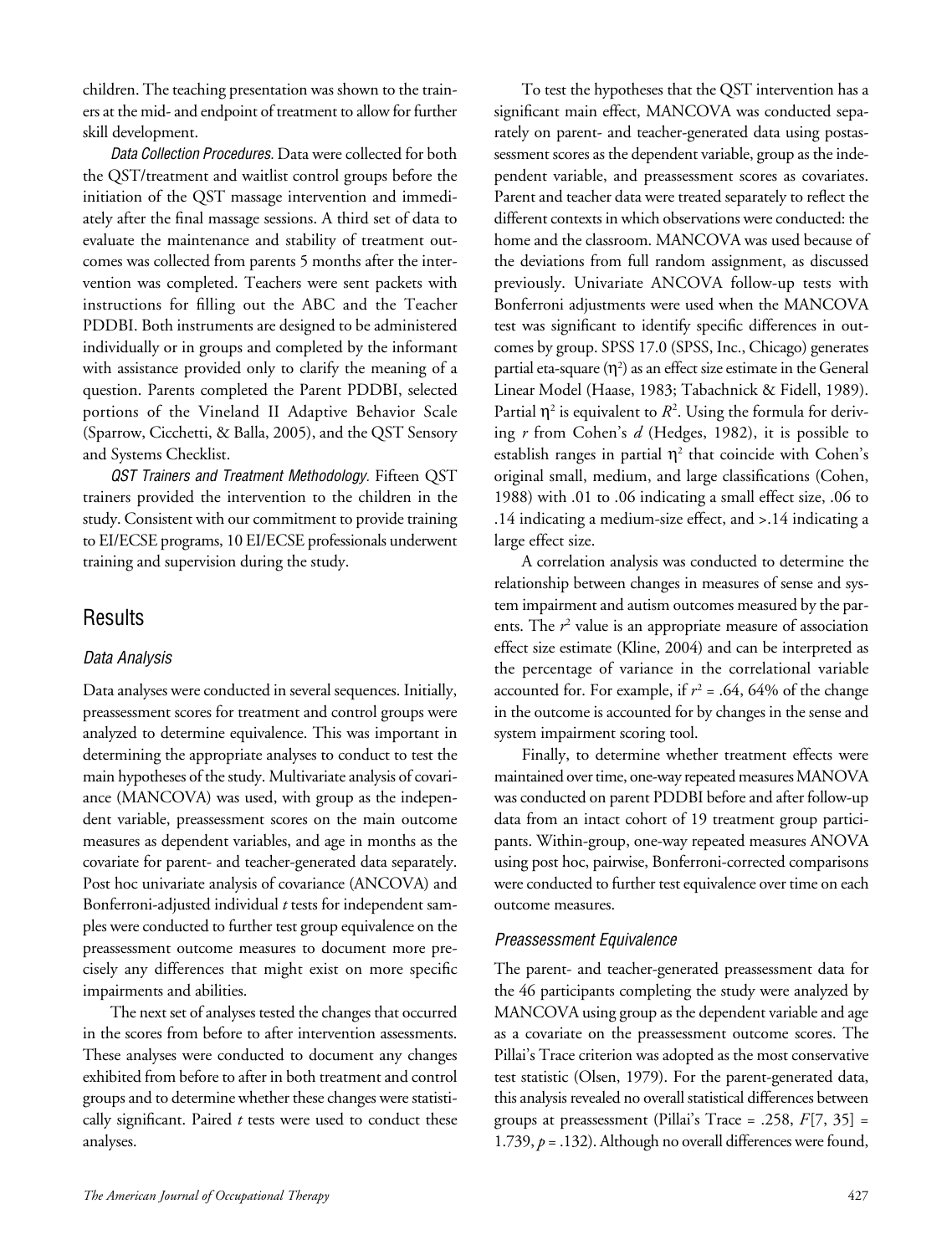a Bonferroni adjusted post hoc univariate analysis of variance (ANOVA) identified two variables for which significant differences did exist: the PDDBI Social/Communication Composite  $(F[1, 41] = 5.98, p < .05)$  and the PDDBI Autism Composite (*F*[1, 41] = 4.75, *p* < .05).

For the teacher-generated data, this analysis revealed no statistical differences between groups at preassessment (Pillai's Trace = .198, *F*[5, 32] = 1.58, *p* = .194). Although no overall differences were found, a Bonferroni adjusted post hoc univariate ANOVA identified one variable for which significant differences did exist: the PDDBI Sensory domain  $(F[1, 36] = 8.22, p < .01)$ . The presence of these differences in both the parent and the teacher data and the deviations from full random assignment indicated MANCOVA would be preferable to test for main treatment effects and to control for initial differences.

#### *Pre- to Postassessment Changes*

Sensory and system impairments, abnormal behaviors, and social and language abilities were assessed both before and after the intervention. A change in the negative direction indicates improvements on sense–system impairments and abnormal behavior. A change in the positive direction indicates improvement on developmental abilities. These results are presented in Table 2. Analyses of before and after scores indicated significant improvement for treatment group participants on all measures. With one exception, significant differences were not obtained for waitlist control group participants. The exception was the teacher measure for maladaptive behavior (PDDBI AWP/C), in which case both treatment and control group children improved, presumably because of the effect of the classroom program.

#### *Before and After Intervention Effects*

MANCOVA was used to test for the intervention effects in the classroom and home settings related to sensory and system impairment, abnormal behaviors, and measures of social and language skills. Results for teacher data indicated an overall treatment effect on outcomes  $(F[4, 30] = 3.457, p =$ .019, partial  $\eta^2$  = .316). Bonferroni-adjusted post hoc univariate ANCOVA found significant treatment effects for PDDBI Social/Communication Composite (*F*[1, 33] = 7.36,  $p = .01$ , partial  $\eta^2 = .182$ ) and the Autism Behavior Checklist  $(F[1, 33] = 10.25, p = .003$ , partial  $\eta^2 = .237$ ).

Results for parent data indicated a treatment effect on outcomes (*F*[7, 27] = 2.70, *p* = .029, partial  $η^2$  = .412). Bonferroni-adjusted post hoc univariate ANCOVA found significant treatment effects for the Sense and Systems Checklist  $(F[1, 33] = 17.49, p = .0002$ , partial  $\eta^2 = .346$ ), PDDBI Sensory domain (*F*[1, 33] = 9.10, *p* = .005, partial  $\eta^2$  = .216), PDDBI Maladaptive Behavior Composite

#### **Table 2. Before and After Scores on Measures of Sensory Impairment, Behavior, and Developmental Skills for Treatment and Control Groups**

|                                                               | <b>Before</b> | After                 |                  |
|---------------------------------------------------------------|---------------|-----------------------|------------------|
| Group and Scale                                               |               | Assessment Assessment | Change           |
| <b>Treatment Group</b>                                        |               |                       |                  |
| <b>Autism Behavior Checklist</b>                              | 48.5          | 33.9                  | $-14.6**$        |
|                                                               | 20.8          | 18.6                  | 12.9             |
| Teacher PDDBI ( $M = 50$ , $SD = 10$ )                        |               |                       |                  |
| Maladaptive behavior (AWP/C)                                  | 50.9          | 44.0                  | $-6.9**$         |
|                                                               | 10.4          | 7.6                   | 7.3              |
| Social, language, and communica-<br>tion abilities (REXSCA/C) | 53.7<br>9.7   | 56.7<br>9.7           | $3.0*$<br>4.9    |
| Parent PDDBI ( $M = 50$ , $SD = 10$ )                         |               |                       |                  |
| <b>Sensory score</b>                                          | 54.2          | 46.2                  | $-8.0**$         |
|                                                               | 9.6           | 9.1                   | 5.6              |
| Maladaptive behavior (AWP/C)                                  | 56.8<br>11.5  | 45.6<br>10.8          | $-11.2**$<br>8.0 |
| Social, language, and communica-                              | 57.5          | 61.1                  | $3.6*$           |
| tion abilities (REXSCA/C)                                     | 6.8           | 7.0                   | 5.3              |
| Sense and Systems Checklist                                   |               |                       |                  |
| Sense Checklist (0-40)                                        | 16.4          | 10.8                  | $-5.6***$        |
|                                                               | 6.2           | 5.6                   | 5.5              |
| Systems Checklist (0-27)                                      | 8.2<br>3.7    | 4.8<br>3.3            | $-3.4***$<br>3.4 |
| <b>Waitlist Control Group</b>                                 |               |                       |                  |
| <b>Autism Behavior Checklist</b>                              | 64.3          | 59.4                  | $-4.9$           |
|                                                               | 33.8          | 35.4                  | 19.3             |
| Teacher PDDBI ( $M = 50$ , $SD = 10$ )                        |               |                       |                  |
| Maladaptive behavior                                          | 56.5          | 49.7                  | $-6.9*$          |
|                                                               | 13.3          | 12.2                  | 8.7              |
| Social, language, and communica-                              | 47.0          | 47.6                  | 0.6              |
| tion abilities                                                | 13.0          | 12.1                  | 4.3              |
| Parent PDDBI ( $M = 50$ , $SD = 10$ )                         |               |                       |                  |
| Sensory score                                                 | 56.0          | 55.3                  | $-0.7$           |
|                                                               | 9.6           | 10.0                  | 7.5              |
| Maladaptive behavior                                          | 59.5          | 57.5                  | $-2.0$           |
|                                                               | 10.7          | 10.4                  | 7.3              |
| Social, language, and communica-<br>tion abilities            | 49.0<br>13.1  | 49.2<br>12.8          | 0.2<br>5.0       |
| Sense and Systems Checklist                                   |               |                       |                  |
| Sense Checklist (0-40)                                        | 19.5          | 18.7                  | $-0.8$           |
|                                                               | 6.1           | 6.6                   | 5.5              |
| Systems Checklist (0-27)                                      | 10.1          | 10.1                  | 0                |
|                                                               | 4.5           | 3.4                   | 3.5              |

*Note.* PDDBI = Pervasive Developmental Disorders Behavior Inventory; AWP/C = Approach/Withdrawal Problems Composite; REXSCA/C = Receptive/ Expressive Social Communication Abilities Composite; *M* = mean; *SD* = standard deviation.

\*Paired *t* test *p* < .01.

\*\*Paired *t* test *p* < .00.

 $(F[1, 33] = 16.1, p = .0003,$  partial  $\eta^2 = .328$ ), PDDBI Social/Communication Composite  $(F[1, 33] = 8.23, p =$ .007, partial  $\eta^2$  = .200), and the PDDBI Autism Composite  $(F[1, 33] = 14.11, p = .001$ , partial  $\eta^2 = .299$ ). These results are presented in Table 3 and discussed as follows.

*1. Treatment Outcome on Blinded Teacher Measures of Autistic Behavior and Social and Language Abilities.* Scores from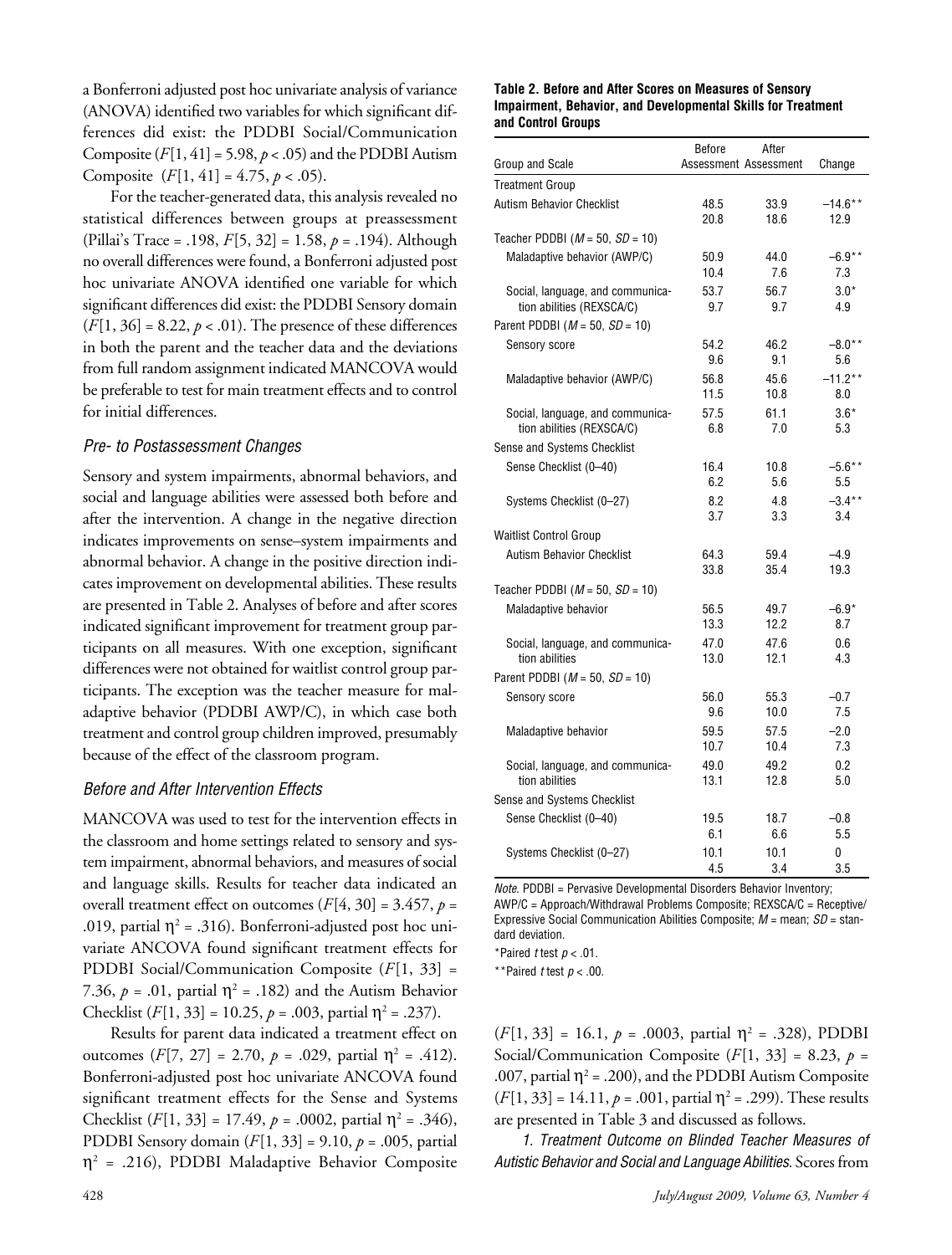#### **Table 3. Summary of Multivariate Analysis of Covariance (MANCOVA) and Analysis of Covariance (ANCOVA) Results for Intervention Effects on Measures of Sensory Impairment, Behavior, and Developmental Skills**

|                                         |                                 | Group |                  |
|-----------------------------------------|---------------------------------|-------|------------------|
|                                         | <b>Main Intervention Effect</b> |       |                  |
| Variable                                | $F^a$                           | р     | Partial $\eta^2$ |
| <b>Teacher Data</b>                     |                                 |       |                  |
| <b>MANCOVA</b>                          | 3.47                            | .019  | .316             |
| <b>ANCOVA</b>                           |                                 |       |                  |
| Autism Behavior Checklist (0-167)       | 10.25                           | .003  | .237             |
| Teacher PDDBI ( $M = 50$ , $SD = 10$ )  |                                 |       |                  |
| Maladaptive behavior (AWPC)             | 2.38                            | .133  | .067             |
| Language and social abilities (REXSCAC) | 7.64                            | .010  | .182             |
| Autism composite                        | 4.05                            | .052  | .109             |
| Parent Data                             |                                 |       |                  |
| <b>MANCOVA</b>                          | 2.70                            | .029  | .412             |
| <b>ANCOVA</b>                           |                                 |       |                  |
| Parent PDDBI ( $M = 50$ , $SD = 10$ )   |                                 |       |                  |
| Sensory domain                          | 9.10                            | .005  | .216             |
| Maladaptive behavior (AWPC)             | 16.1                            | .0003 | .328             |
| Language and social abilities (REXCSAC) | 8.23                            | .007  | .200             |
| Autism composite                        | 14.11                           | .001  | .299             |
| Sense and Systems Checklist (0-67)      | 17.49                           | .0002 | .346             |

*Note.* Pretreatment scores used as covariates to control for individual difference. AWPC = Approach/Withdrawal Problems Composite; PDDBI = Pervasive Developmental Disorders Behavior Inventory; REXSCAC = Receptive/ Expressive Social Communication Abilities Composite; *M* = mean; *SD* = standard deviation.

a MANCOVA *F*s are the Pillai's Trace.

the ABC and the PDDBI Maladaptive Behavior Composite and Social/Communication Composite were used in the analysis. Significant main intervention effects were found for the ABC and the PDDBI Social/Communication Composite, indicating that teachers blind to group observed significant improvements in autistic behavior and social and language abilities in the classroom in treated children. The effect sizes (partial  $\eta^2$ ) were in the moderate category. No significant treatment effect was found on the PDDBI measure of maladaptive classroom behavior, with both treatment and control group improving significantly on before and after measures.

*2. Treatment Outcome on Parent Measures of Behavior and Social and Language Abilities.* Scores from the Parent Maladaptive Behavior Composite and PDDBI Social/ Communication Composite were used in the analysis. Significant main intervention effects were found for both measures, indicating that in the home environment QST improved social and communication skills and maladaptive behavior. Effect size estimates were in the large range.

*3. Treatment Outcome on Parent Measures of Sensory and Self-Regulatory Impairment.* Scores from the SSC and PDDBI

Sensory were used in the analysis. Significant main intervention effects were found on both sense and system variables, indicating that the treatment positively affected both. The effect sizes (partial  $\eta^2$ ) are in the large category.

*4. Correlations Between Changes in Parent Measures of Sense and Self-Regulation Impairment and Measures of Autism.*  Correlations were calculated between measures of sense and self-regulation impairment (SSC, PDDBI Sensory) and the three composite scores of the PDDBI (Maladaptive Behavior Composite, Social/Communication Composite, and Total Autism Composite). All correlations were highly significant, with the highest *r* values being found relating change scores on the SSC with behavioral changes: .819 (*p* < .0001) for behavioral improvement, –.409 (*p* < .005) for new social and language learning, and .686 ( $p < .0001$ ) for total autism score. See Table 4 for all correlations.

*5. Maintenance of Treatment Effect 5 Months After Study Completion.* Maintenance of treatment effect after study completion was addressed by repeating the end-of-study parent and teacher measures for the treatment group 5 months after the end of the study and analyzing whether there were any differences. Descriptive data on the intact cohort of 19 are shown in Table 5. One-way repeatedmeasures MANOVA on parent measures was significant (Wilks'  $\lambda$  *F*[6, 13] = 7.85, *p* = .001). Repeated-measures one-way ANOVA on each outcome measure revealed significant differences in all scores between the 3 times of measurement. Sphericity assumptions (Mauchly's [1940] Test) were violated for Sensory (*p* = .048) and Social/ Communication (*p* = .01). The Greenhouse–Geisser epsilon (Greenhouse & Geisser, 1959) was used to correct degrees of freedom. Other results were as follows: Sensory *F*[1.58, 27.68] = 17.34, *p* = .00005; Maladaptive Behavior Composite *F*[1.82, 32.71] = 21.3, *p* = .000002; Social/Communication Composite *F*[1.41, 25.39] = 8.36, *p* = .003; and Total Autism Composite *F*[1.75, 31.58] = 20.62, *p* = .00004. Post hoc pairwise Bonferroni-corrected comparisons revealed that

**Table 4. Correlations Among Sensory and Systems Measures and Pervasive Developmental Disorders Behavior Inventory (PDDBI) Scores for Children in Both Treatment and Control Groups**

|                                                                     | PDDBI             |                           |                     | Total<br>Autism |
|---------------------------------------------------------------------|-------------------|---------------------------|---------------------|-----------------|
| Scale                                                               | Sensory<br>Change | <b>Behavior</b><br>Change | Abilities<br>Change | Score<br>Change |
| <b>Change in Sense Checklist</b><br>before and after                | $.520**$          | $.736**$                  | $-446*$             | $.655***$       |
| Change in Sense and<br><b>Systems Checklist</b><br>before and after | $.565***$         | $.819**$                  | $-.409*$            | .686**          |
| $M - 1 - M$                                                         |                   |                           |                     |                 |

*Note. N* = 46.

\**p* < .01. \*\**p* < .0001.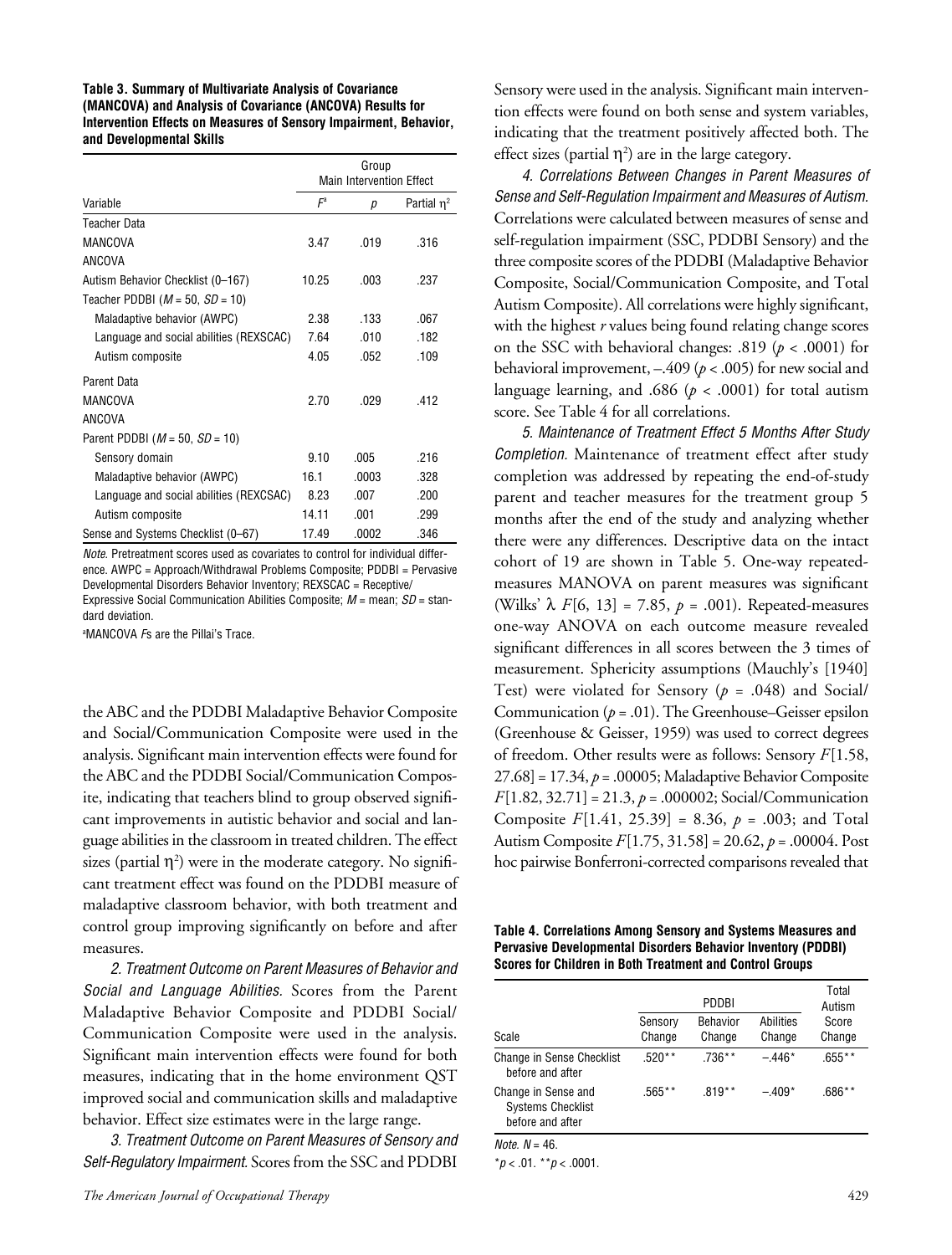#### **Table 5. Intact Treatment Group Cohort Means and Standard Deviations**

|                                                                             | Assessment    |                                    |                      |
|-----------------------------------------------------------------------------|---------------|------------------------------------|----------------------|
| Measure/Variable                                                            | <b>Before</b> | After<br>Intervention Intervention | 5-Month<br>Follow-Up |
| Parent PDDBI ( $M = 50$ , $SD = 10$ )                                       |               |                                    |                      |
| Sensory/Perceptual Approach<br><b>Behaviors</b>                             | 52.8<br>9.9   | 45.4<br>9.8                        | 43.5<br>9.6          |
| Approach/Withdrawal Problems<br>Composite                                   | 54.2<br>10.3  | 43.6<br>9.3                        | 43.9<br>8.3          |
| Receptive/Expressive, Social<br><b>Communication Abilities</b><br>Composite | 56.5<br>8.7   | 60.1<br>10.2                       | 59.8<br>92           |
| Autism Composite                                                            | 49.3<br>11.7  | 38.5<br>11.7                       | 38.6<br>9.9          |

*Note. N* = 19. PDDBI = Pervasive Developmental Disorders Behavior Inventory. *M* = mean; *SD* = standard deviation.

although all before and after and pre–follow-up mean differences were significantly different from each other, none of the post–follow-up mean differences were significantly different.

# Discussion

Results of blinded teacher data in this randomized controlled trial confirmed the hypothesis that the QST intervention reduces the severity of autism as measured by standardized tests of behavior and developmental abilities. Teacher data (moderate effect sizes) were corroborated by parent data (large effect sizes). Consistent with published data for the PDDBI, calculations of parent–teacher discrepancy scores were similar across control and treatment group. Thus, effect size differences would appear to reflect differing behavior in different settings and differing roles of the informants. Because parent responses to developmental questionnaires are known to be accurate when parents are asked to assess current, observable child behavior (Squires, Potter, Bricker, & Lamorey, 1998), as in these study measures, the larger effect size in parent data may be caused by the parent's having more specific information about the child's abilities or a proximal compared with distal effect of setting on the acquisition of foundational skills (i.e., first language is usually demonstrated in the home before preschool).

The SSC developed for this research showed a significant and large improvement in sensory and physiological systems in the treatment group that was not present in the control group. The improvement was stable at 10 months, indicating that a lasting change in physiological state had occurred. Correlational analysis of changes in sensory–system scores and behavior scores showed that changes in sensory– system scores accounted for 67% of the improvements in behavior. This very high correlation between two aspects of autism that are not generally considered to be closely related reflects a principle that all teachers are familiar with: Children will behave better when they are calm and comfortable than when they are not. Not surprisingly, given the lag time necessary to learn and demonstrate specific skills, correlations between changes in sensory–system scores and measures of learning were lower, although still significant.

Examination of videotaped treatments for trends in response to treatment documented the acquisition of three foundational social abilities necessary for social learning: the ability to orient to a social encounter, the ability to disconnect smoothly from it, and the experience of pleasure in it. All three are mediated by the parasympathetic nervous system according to polyvagal theory (Porges, 2004). The first, the social orientation response, is a response whereby when gently touched or spoken to, the child is able to orient his or her face to the person, seek eye contact, listen for the voice, and be ready to receive the communication. The social orientation response to the trainer was missing at the beginning of treatment but observable by 3 weeks and was usually associated with a smile, indicating pleasure. The second, the ability to self-soothe, underlies the child's ability to remain calm while making the many transitions required by family and preschool life. This response generally appeared in the 3rd month of the intervention and followed the appearance of deep relaxation or sleep during the massage. Instead of responding to the request for change as a loss, with tears or a tantrum, the children were able to keep themselves calm while they stopped one activity and transitioned to the next. Finally, as mentioned in previous papers (Silva et al., 2007, 2008; Silva & Cignolini, 2005), as the intervention progressed, children who responded initially to gentle touch with no response or a withdrawal response normalized their tactile responses and began to show evidence of pleasure in the massage, smiling at the therapist, saying "massage?" and jumping up onto the massage table without being asked. This ability to expect and experience pleasure and satisfaction in a social encounter such as the treatment visit provided a basis for ongoing positive reinforcement of social learning behaviors.

Given that a main treatment effect of the qigong intervention was a calmer and more comfortable physiological state and increased social development, we can hypothesize that the delay in social development seen in autism is, in part, the result of a sensory and self-regulatory disability that is accessible to accommodation. This finding offers the hope that autism is a more malleable condition than previously thought and the possibility that with early intervention, the child can improve his or her learning from the social environment and overcome some or all of his or her developmental delays.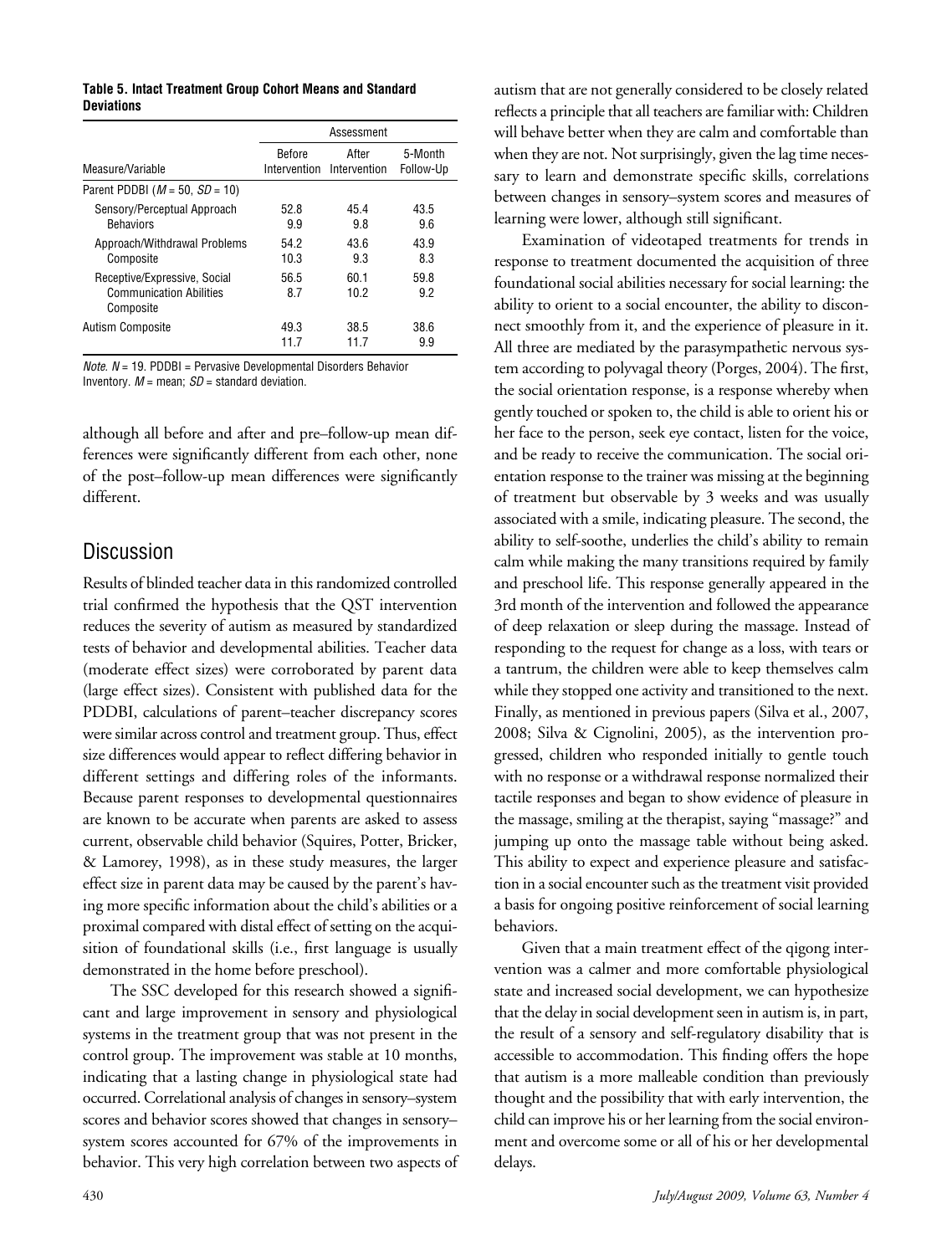Although it is encouraging that with this study we appear to have a promising medium-term intervention for sensory and self-regulation problems in children with autism that can be easily administered by parents and trained interventionists, readers are cautioned that the research is still preliminary. Treatment data need to be collected on a much larger number of children. Data showing a maintenance effect at 10 months need to be repeated under controlled conditions, and long-term outcomes data have yet to be obtained. Clinical experience suggests that parents need to continue the home program, albeit with decreasing frequency, until the child is stable at a more normal developmental rate for 1 or more years, but a study linking the severity of autism to the optimum length and intensity of the intervention remains to be done.

It is our intention to further our research by gathering data on the effect of qigong massage on the autonomic nervous system of young children with autism, using a measure of vagal tone, as well as measure the impact of the parent component of the intervention alone. Last, but not least, as we continue training and research in EI/ECSE programs, we hope to train many more pediatric occupational therapists, because it is our belief they are ideally suited to learning the QST methodology because of their holistic orientation, training in sensory and self-regulation issues, and clinical experience with children on the autism spectrum.  $\blacktriangle$ 

# Acknowledgment

We express gratitude to the Curry Stone Foundation for its generous support in making this research study possible; to Annette Skowron-Gooch, Carol Andersen, Maureen Casey, and Sheila Banks at Willamette and South Coast Education Service District for ongoing collaboration; and to Louis Homer and Winnie Dunn for support with the article.

# References

- Baranek, G. T. (2002). Efficacy of sensory and motor interventions for children with autism. *Journal of Autism and Developmental Disorders, 32*(5), 397–422.
- Chauhan, A., & Chauhan, V. (2006). Oxidative stress in autism. *Pathophysiology, 13,* 171–181.
- Cohen, I. L., & Sudhalter, V. (2005). *PDD Behavior Inventory.* Lutz, FL: Psychological Assessment Resources.
- Cohen, J. (1988). *Statistical power analysis for the behavioral sciences*  (2nd ed.). New York: Academic Press.
- Cohen, K. (1997). *The way of qigong: The art and science of Chinese energy healing.* New York: Ballantine Books.
- Dominick, K., Davis, N., Lainhart, J., Tager-Flusberg, H., & Folstein, S. (2007). Atypical behaviors in children with autism and children with a history of language impairment. *Research in Developmental Disabilities, 28*(2), 145–162.
- Dunn, W. (2006). *Sensory Profile supplement.* San Antonio, TX: Psychological Corporation.
- Eaves, R. C., & Williams, T. O., Jr. (2006). The reliability and construct validity of ratings for the Autism Behavior Checklist. *Psychology in the Schools, 43,* 129–142.
- Greenhouse, S. W., & Geisser, S. (1959). On methods in the analysis of profile data. *Psychometrika, 24,* 95–112.
- Haase, R. F. (1983). Classical and partial eta square in multifactor ANOVA designs. *Educational and Psychological Measurement, 43,* 35–39.
- Hedges, L. V. (1982). *Statistical methodology in meta-analysis.* Princeton, NJ: Educational Testing Service.
- Kern, J., & Jones, A. (2006). Evidence of toxicity, oxidative stress, and neuronal insult in autism. *Journal of Toxicology and Environmental Health, 8*(9), 485–499.
- Kern, J., Trivedi, M., Grannemann, B., Garver, C., Johnson, D., Andrews, A., et al. (2007). Sensory correlations in autism. *Autism, 11*(2), 123–134.
- Kline, R. B. (2004). *Beyond significance testing: Reforming data analysis methods in behavioral research.* Washington, DC: American Psychological Association.
- Krug, D., Arick, J., & Almond, P. (1980). Behavior checklist for identifying severely handicapped individuals with high levels of autistic behavior. *Journal of Child Psychology and Psychiatry, 2*(3), 221–229.
- Krug, D., Arick, J., & Almond, P. (1993). *Autism Screening Instrument for Educational Planning.* Austin, TX: Pro-Ed.
- Lansinger, B., Larsson, E., Persson, L., & Carlsson, J. (2007). Qigong and exercise therapy in patients with long-term neck pain: A prospective randomized trial. *Spine, 32*(22), 2415–2422.
- Lee, S., Pittler, M., Guo, R., & Ernst, E. (2007). Qigong for hypertension: A systematic review of randomized clinical trials. *Journal of Hypertension, 25*(8), 1525–1532.
- Leekam, S., Nieto, C., Libby, S., Wing, L., & Gould, J. (2007). Describing the sensory abnormalities of children and adults with autism. *Journal of Autism and Developmental Disorders, 37*(5), 894–891.
- Lord, C., & McGee, J. (Eds.). (2001). *Educating children with autism.* Washington, DC: National Academies Press.
- Malow, B., Marzec, M., McGrew, S., Wang, L., Henderson, L., & Stone, W. (2006). Characterizing sleep in children with autism spectrum disorders: A multidimensional approach. *Sleep, 29*(12), 1563–1571.
- Mauchly, J. W. (1940). Significance test for sphericity of a normal n-variate distribution. *Annals of Mathematical Statistics, 11*(2), 204–209.
- Olsen, C. L. (1979). Practical considerations in choosing a MANOVA test statistic: A rejoinder to Stevens. *Psychological Bulletin, 86,* 1350–1352.
- Porges, S. W. (1995). Orienting in a defensive world: Mammalian modifications of our evolutionary heritage: A polyvagal theory. *Psychophysiology, 32*, 301–318.
- Porges, S. W. (2001). The polyvagal theory: Phylogenetic substrates of a social nervous system. *International Journal of Psychophysiology, 42*, 123–146.
- Porges, S. W. (2004). The vagus: A mediator of behavioral and visceral features associated with autism. In M. L. Bauman & T. L. Kemper (Eds.), *The neurobiology of autism* (pp. 65–78). Baltimore: Johns Hopkins University Press.